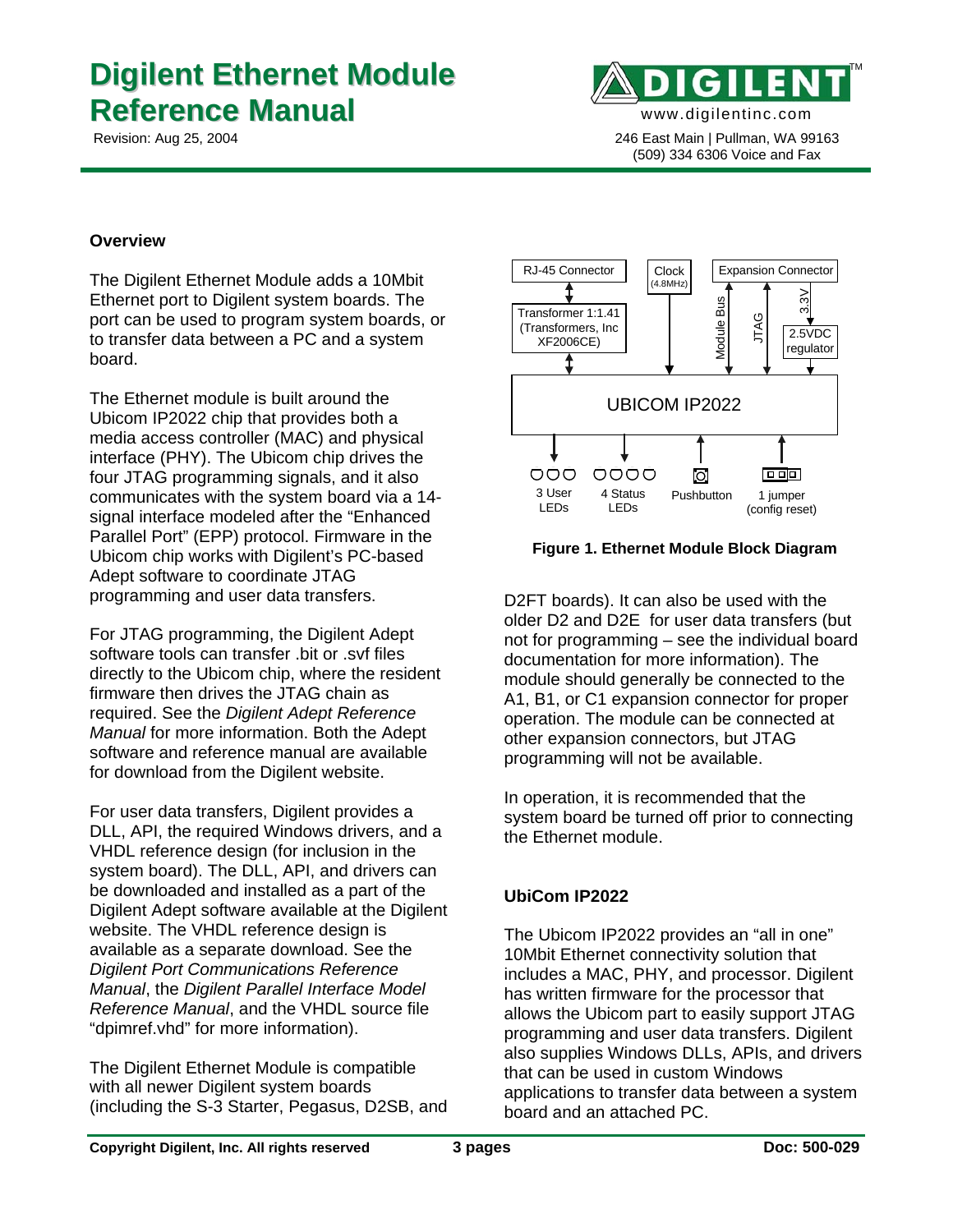The firmware in the Ubicom chip can be modified using the Ubicom UNIVDNET kit available from Ubicom. Digilent does not offer any independent method or user support for modifying the firmware.

# **Module Initialization**

Before the Ethernet Module can be used, it must be associated with a unique ID tag so that the Digilent Adept software can locate it. The Adept software can locate a module using any one of three ID tags: an alphanumeric name; a MAC address; or an IP address. Before the module can be connected to a general network, it must also be assigned a unique IP address. Digilent provides an "Ethernet Administrator" tool as a part of the Adept software that can be used to assign ID tags, including an IP address (see the *Digilent Adept Reference Manual* for more information).

The Ubicom chip is configured with a unique MAC address during manufacturing. The MAC address is printed on a sticker affixed to the board. By default, DHCP service is enabled on the module, so that IP addresses and a subnet mask can be automatically assigned from a DHCP server when the board is first attached to a network. If a DHCP server is not available, then the subnet mask and IP address stored in the Ubicom part will be used. The default subnet and IP settings are shown below. Note these settings may not be suitable for a given installation, and they may need to be changed (using the Ethernet Administrator) before the module can be used.

Default settings on the module are:

- Module ID (DModNet1)
- IP address (192.168.0.2)
- Subnet mask (255.255.255.0)
- Default Gateway (0.0.0.0)
- DHCP setting (enabled)

These default settings can be automatically restored at any time by loading a shorting

block on the Configuration Reset Jumper (JP1) and power-cycling the board.

If the Ethernet Module fails to respond, the IP address and subnet mask may not be compatible with the current subnet. In this event, the Configuration Reset jumper should be shorted to restore factory defaults.

# **Connecting to Module**

After the Ethernet module has been initialized, it is ready to be used by applications. To use the module either for JTAG programming or user data transfers, it must first be identified within the Adept software. Modules are identified by adding one or more of their ID tags to a "Device Table" list. This list is accessed through the "Communications Module" dialog box in Adept Suite (see the *Digilent Adept Reference Manual* for more information). Once the module has been identified, JTAG programming and user data transfers can commence.

# **Application Software**

Digilent provides a Software Development Kit that contains the DLLs, APIs, and necessary Windows drivers to allow users to create their own application software to transfer data to a system board over the Ethernet. Digilent also provides two application programs that can be used to transfer data. These applications, called Export (used for JTAG programming) and Transport (for user data transfers) are available as a part of the Adept software. See the *Digilent Software Development Kit Reference Manual* and *Digilent Adept Reference Manual* for more information on these applications.

# **User I/O**

The Ethernet Module contains several I/O devices, including an "ID" pushbutton, a configuration reset jumper, and three status LEDs.